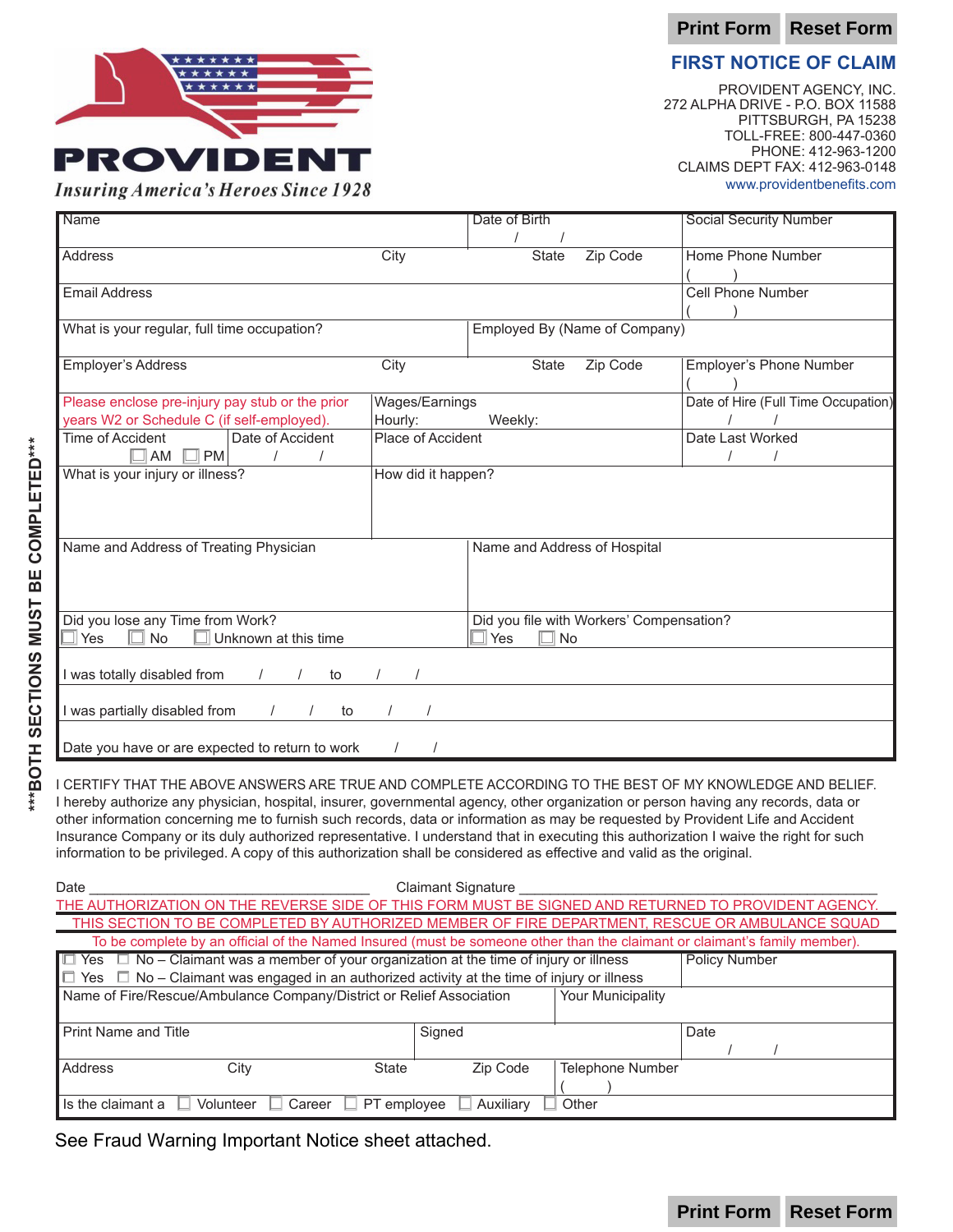**Print Form Reset Form**



**Provident Agency, Inc. - Main Office:** PO Box 11588 - 272 Alpha Drive Pittsburgh, PA 15238-0588 Toll-Free: 800-447-0360 Fax: 412-963-0148

**NOTE:** This authorization allows the to release to release to release

all information pertaining to an injury that occurred on or about  $\overline{\phantom{a}}$  to Provident Agency, Inc. You are not required to sign the authorization, but if you do not, we may not be able to evaluate or administer your claim(s). Please sign and return this authorization to Provident Agency, Inc. noted above.

#### **Authorization**

I authorize any health care provider including, but not limited to, any health care professional, hospital, clinic, laboratory, pharmacy or other medically related facility or service; health plan; rehabilitation professional; vocational evaluator; insurance company; reinsurer; insurance service provider; third party administrator; producer; the Medical Information Bureau; GENEX Services, Inc.; the Association of Life Insurance Companies, which operates the Health Claims Index and the Disability Income Record System; government organization; and employer that has information about my health, financial or credit history, earnings, employment history, or other insurance claims and benefits including Social Security benefits, to disclose any and all of this information to persons who administer claims for Provident. Information about my health may relate to any disorder of the immune system including, but not limited to, HIV and AIDS; use of drugs and alcohol; and mental and physical history, condition, advice or treatment, but does not include psychotherapy notes.

I understand that any information Provident obtains pursuant to this authorization will be used to evaluate and administer my claim(s) for benefits, including any assistance in my return to work. I further understand that the information is subject to redisclosure and might not be protected by certain federal regulations governing the privacy of health information.

This authorization is valid for two (2) years from the date below, or the duration of my claim, whichever is shorter. A photographic or electronic copy of this authorization is as valid as the original. I understand I am entitled to receive a copy of this authorization.

I may revoke this authorization in writing at any time except to the extent Provident has relied on the authorization prior to notice of revocation or has a legal right to contest a claim under the policy or the policy itself. I understand if I revoke this authorization, Provident may not be able to evaluate or administer my claim(s) and this may be the basis for denying my claim(s). I may revoke this authorization by sending written notice to the address above. I understand if I do not sign this authorization or if I alter its content in any way, Provident may not be able to evaluate or administer my claim(s) and this may be the basis for denying my claim(s).

(Claimant Signature) (Date Signed)

\_\_\_\_\_\_\_\_\_\_\_\_\_\_\_\_\_\_\_\_\_\_\_\_\_\_\_\_\_\_\_\_ \_\_\_\_\_\_\_\_\_\_\_\_\_\_\_\_\_\_\_\_\_\_\_\_\_\_\_\_\_ (Print Name) (Social Security Number) I signed on behalf of the claimant as \_\_\_\_\_\_\_\_\_\_\_\_\_\_\_\_\_\_(indicate relationship). If Power of Attorney Designee, Guardian, or Conservator, please attach a copy of the document granting authority.

 $\overline{\phantom{a}}$  , and the contract of the contract of the contract of the contract of the contract of the contract of the contract of the contract of the contract of the contract of the contract of the contract of the contrac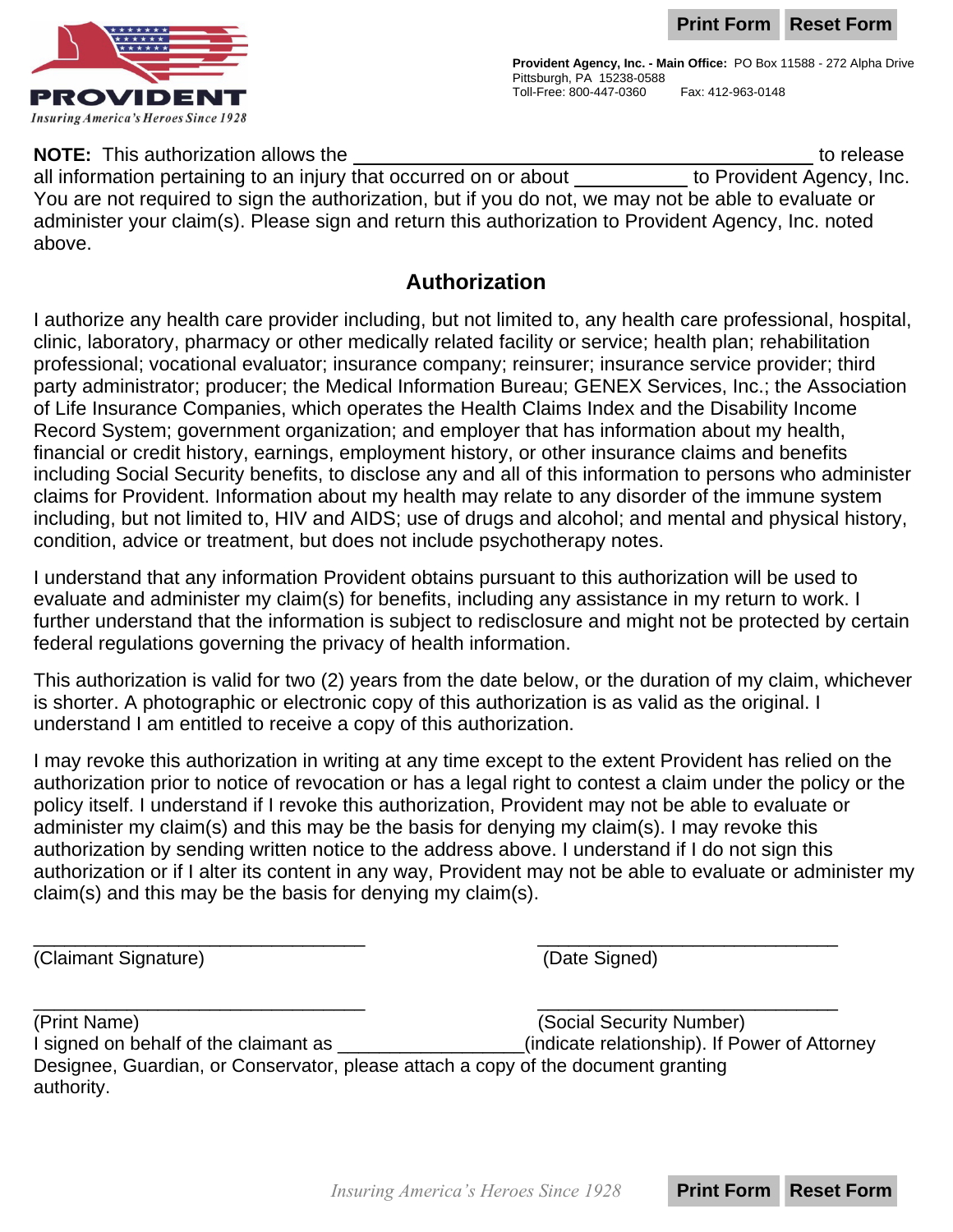

**DISABILITY CLAIM** (PLEASE HAVE ALL SECTIONS COMPLETED AND RETURNED TO) Provident Agency, Inc.; 272 Alpha Drive; P.O. Box 11588 Pittsburgh, PA 15238 Phone: 800.447.0360 Fax: 412.963-0148

#### *Authorization for Release of Protected Health Information*

You are not required to sign the authorization, but if you do not, we may not be able to evaluate or administer your claim(s). I understand if I do not sign this authorization or if I alter its content in any way, Provident may not be able to evaluate or administer my claim(s) and this may be the basis for denying my claim(s). Please sign and return this authorization to Provident Agency, Inc. noted above.

| I authorize                                                                                                                                                                                                                                                         |                                                                                                                                                                                                                       |                   | to release infromation from the record of:                                                                                                                                                                                                                                                                                                                                                                                  |
|---------------------------------------------------------------------------------------------------------------------------------------------------------------------------------------------------------------------------------------------------------------------|-----------------------------------------------------------------------------------------------------------------------------------------------------------------------------------------------------------------------|-------------------|-----------------------------------------------------------------------------------------------------------------------------------------------------------------------------------------------------------------------------------------------------------------------------------------------------------------------------------------------------------------------------------------------------------------------------|
|                                                                                                                                                                                                                                                                     | Name of Facility/Person                                                                                                                                                                                               |                   |                                                                                                                                                                                                                                                                                                                                                                                                                             |
| <b>Patient Name</b>                                                                                                                                                                                                                                                 |                                                                                                                                                                                                                       | <b>Birth Date</b> | to<br>SS#/MR#                                                                                                                                                                                                                                                                                                                                                                                                               |
| Provident Agency, Inc.                                                                                                                                                                                                                                              | (412) 963-1200                                                                                                                                                                                                        |                   | (412) 963-0148                                                                                                                                                                                                                                                                                                                                                                                                              |
| Name of Facility/Person<br>272 Alpha Drive, PO Box 11588, Pittsburgh, PA 15238                                                                                                                                                                                      |                                                                                                                                                                                                                       | Phone             | Fax                                                                                                                                                                                                                                                                                                                                                                                                                         |
|                                                                                                                                                                                                                                                                     | Facility/Person Address                                                                                                                                                                                               |                   |                                                                                                                                                                                                                                                                                                                                                                                                                             |
| for the purpose of (PROVIDE A DETAILED DESCRIPTION): Insurance Benefits                                                                                                                                                                                             |                                                                                                                                                                                                                       |                   |                                                                                                                                                                                                                                                                                                                                                                                                                             |
|                                                                                                                                                                                                                                                                     | Parts 1 and 2 must be completed to properly identify the records to be released:                                                                                                                                      |                   |                                                                                                                                                                                                                                                                                                                                                                                                                             |
| 1. Type of records to be released and approximate date(s) of service (check all that apply):<br>Inpatient<br>Outpatient<br>I authorize the release of: (check all that apply) $\bigcirc$ Mental Health Information                                                  | <b>Emergency Department</b><br>Physician Office/Clinic                                                                                                                                                                | Dates:<br> ●      | to<br>Drug and Alcohol Information, contained in                                                                                                                                                                                                                                                                                                                                                                            |
| the records indicated above.                                                                                                                                                                                                                                        |                                                                                                                                                                                                                       |                   |                                                                                                                                                                                                                                                                                                                                                                                                                             |
| 2. Specific information to be released (check all that apply):<br>Consults<br><b>Discharge Summary/Instructions</b><br>Laboratory Reports/Tests<br><b>Mammography Reports</b><br><b>Emergency Dept. Reports</b><br>Other:<br>otherwise indicated.<br>Do not release | O Medical History & Physical Exam<br><b>Medication Records</b><br><b>Operative Report</b><br>Pathology Report<br><b>EKG Report (s)</b><br>$\bullet$                                                                   |                   | <b>Physican Orders</b><br><b>Progress Notes</b><br>Psychiatric/Psychological Eval<br>Radiology Report<br>HIV-related information contained in the parts of the records indicated above will be released through this authrorization unless                                                                                                                                                                                  |
| whichever is shorter. A photographic or electronic copy of this authorization is as valid as the orginal. I understand that I am<br>this authorization at any time by sending a written request to the entity/person I authorized above to release information.     |                                                                                                                                                                                                                       |                   | I understand that this Authorization is valid for a period of two (2) years from the date of the signature, or the duration of my claim,<br>entitled to receive a copy of this authorization. I understand that once this information is disclosed, it may be redisclosed by the<br>recipient and the information may not be protected by federal privacy laws or regulations. I understand that I have the right to revoke |
| Date of Signature<br>of Drug & Alcohol treatment information.)                                                                                                                                                                                                      | Signature of Patient (14 years of age or older may authorize release<br>of inpatient mental health information or 18 years of age or older for<br>outpatient mental health information. A minor may authorize release | Date of Signature | Signature of Authorized Representative<br>N/A<br>Parent or Legal<br>Power of Attorney<br>Guardian<br>Next of Kin of<br><b>Executor of Estate</b><br>Deceased<br>Please provide supporting documentation                                                                                                                                                                                                                     |
|                                                                                                                                                                                                                                                                     | <b>ORAL AUTHORIZATION (for persons physically unable to sign)</b>                                                                                                                                                     |                   |                                                                                                                                                                                                                                                                                                                                                                                                                             |

### **NOT Applicable to HIV related Information or Drug & Alcohol Treatment Information**

**I** witness that the patient understood the nature of this release and freely gave their oral authorization. (Two witnesses are required)